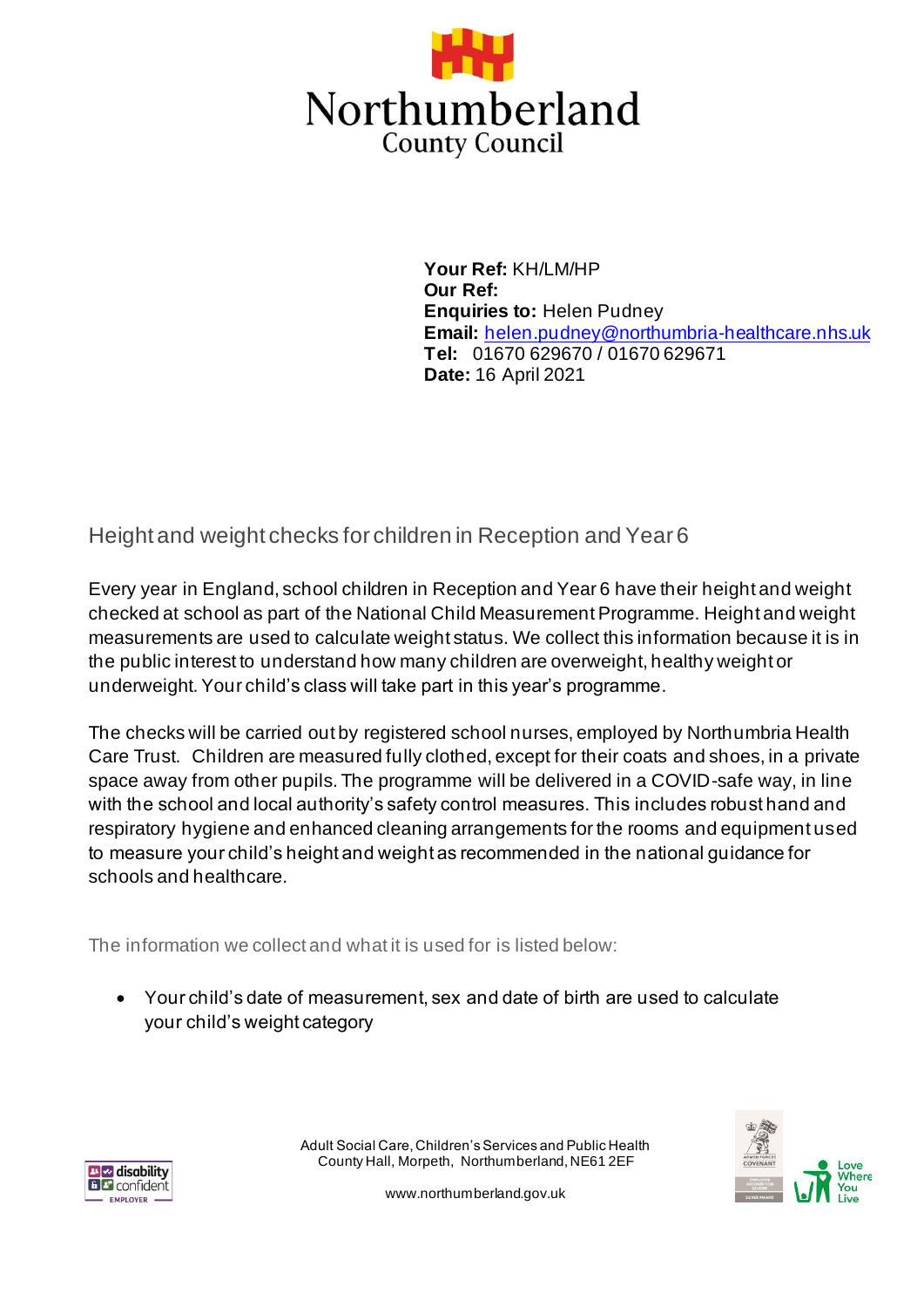- Your child's address is used to help understand some of the reasons for the difference and changes in child weight across England
- Your address is required to send you your child's feedback letter. This will include your child's measurements together with information about healthy eating, being active and related activities available in your area. .
- Your email address and telephone number are required as we may contact you by email or telephone to discuss your child's feedback and offer you further support following your child's height and weight measurement.

All the data collected is also used for improving health, care and services through research and planning.

All this information is treated confidentially and held securely. No individual measurements will be given to school staff or other children.

## How the data is used

The information collected from all schools in the area will be gathered together and held securely by Northumberland County Council. We will store your child's information as part of their local child health record on the NHS's child health information database.

All the information collected about your child will be sent by us to NHS Digital. NHS Digital is responsible for collecting data and information about health and care so that this can be used to monitor and improve the care provided to people across England.

The information collected about your child will also be shared by NHS Digital with Public Health England but in a de-personalised form only. This means Public Health England will not be able to identify your child. Public Health England is responsible for working to protect and improve the nation's health.

Both NHS Digital and Public Health England will use the information from the National Child Measurement Programme to better understand numbers and trends in child weight and body mass index (BMI). This helps with the planning of services to support healthy lifestyles in your area. No information will ever be published by NHS Digital or Public Health England that identifies your child.

De-personalised information from the National Child Measurement Programme may also be shared by NHS Digital with other organisations, such as universities. This is to help improve health, care and services through research and planning. This information cannot be used to



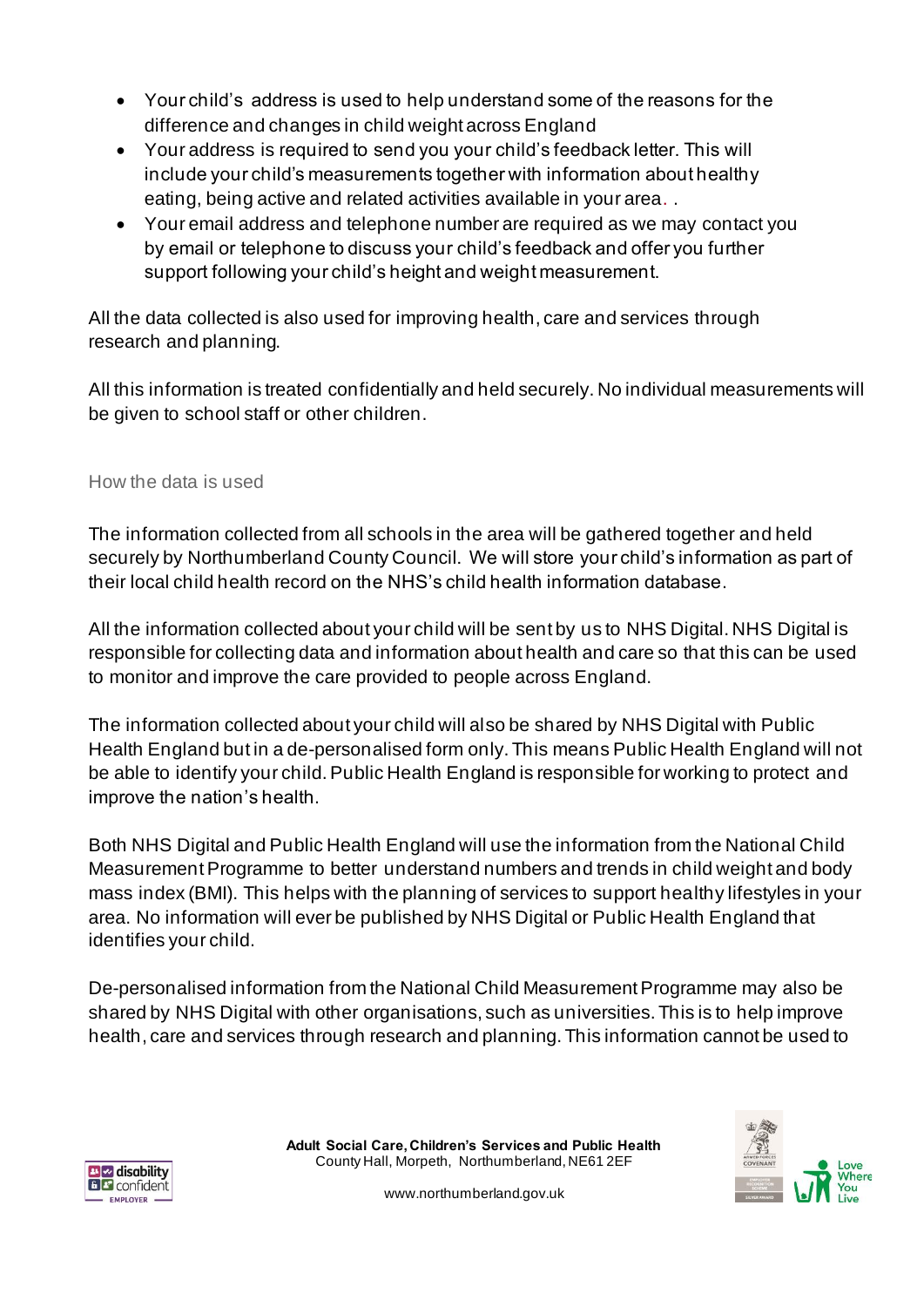identify your child, and NHS Digital only ever shares information for research with the approval of an independent group of experts.

Withdrawing your child from the National Child Measurement Programme

If you are happy for your child to be measured, you do not need to do anything.

If you do not want your child's height and weight to be checked, or you r child has a medical condition that affects their height or weight please inform your child's school ,who will notify the school nursing team carrying out the measurements

Children will not be made to take part on the day if they do not want to.

## **Further information**

Further information about the National Child Measurement Programme can be found at https://www.nhs.uk/live-well/healthy-weight/national-child-measurement-programme

Information and fun ideas to help your kids stay healthy can be found at https://www.nhs.uk/change4life

Information about how NHS Digital and Public Health England collect and use information can be found at https://digital.nhs.uk/about-nhs-digital/our-work/keeping-patient-data-safe/how-we-look-after-yourhealth-and-care-information and https://www.gov.uk/government/organisations/public-healthengland/about/personal-information-charter

Information about the organisations NHS Digital has shared information from the National Child Measurement Programme can be found at https://digital.nhs.uk/services/national-child-measurementprogramme

Yours faithfully,

**SRMOOQU** 

Liz Morgan **Cath McEvoy-Carr** 

Cat MG-Car

Director of Public Health Director of Children's Services







www.northumberland.gov.uk